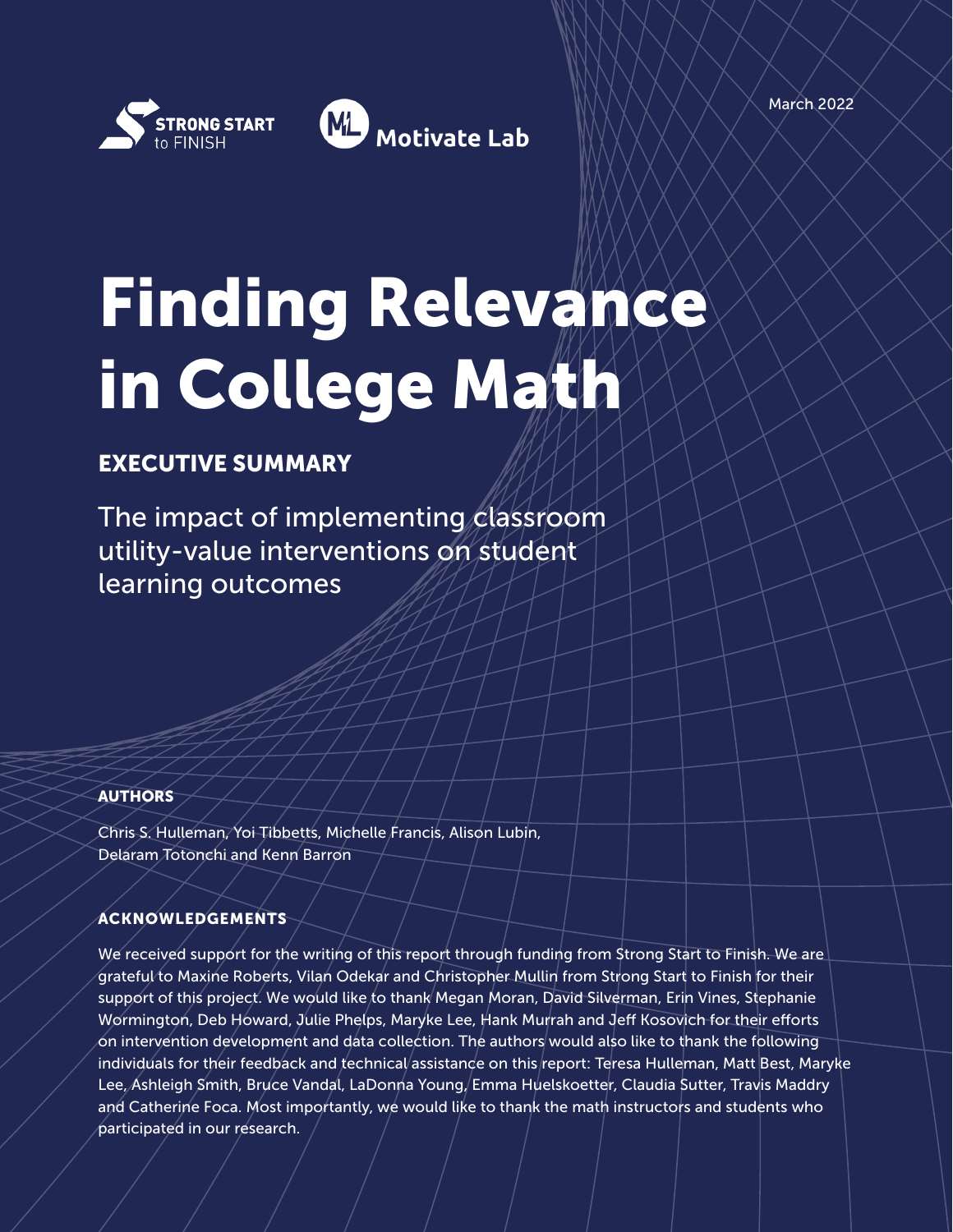# Executive Summary

# BRIEF DESCRIPTION OF RESEARCH

Our research program is focused on improving students' experience in community college math, particularly systemically underserved students (e.g., Black, Brown, Indigenous and first-generation students, adult learners and students with low incomes) who have experienced restricted access due to systems and structures in higher education. In previous studies, $1$  we found that supporting students to make connections between course material and their daily lives was beneficial for students in four-year institutions. In this study, we tested the effectiveness of this motivational support in the context of community college math, with a particular focus on understanding the experiences of students who are the first in their family to attend college or receive a degree (i.e., first-generation students) and students enrolled in corequisite math courses. Supporting these students through these critical courses increases their likelihood of degree attainment which, in turn, can significantly impact their upward mobility.<sup>2</sup>

# RESEARCH DESIGN

We embedded a series of reading, reflection and writing exercises (i.e., a utility-value intervention)<sup>3</sup> to help students connect what they learn in gateway and developmental math courses to their lives and future careers. Participants were students at a community college in Florida (N=2,699) and a community college in Tennessee (N=696). The intervention activities took students about 30 minutes to complete, and were developed as a partnership between researchers at Motivate Lab and community college math faculty. We randomly assigned students to an intervention or control condition; the students in the intervention condition received the reflection activities described above, while students in the control condition were asked to summarize a math concept they recently learned in class.

<sup>1</sup> Hulleman et al., 2010, 2017; Rosenzweig et al., 2019a; Harackiewicz et al., 2016.

Autor, 2014. 2

<sup>3</sup> Hulleman & Harackiewicz, 2021.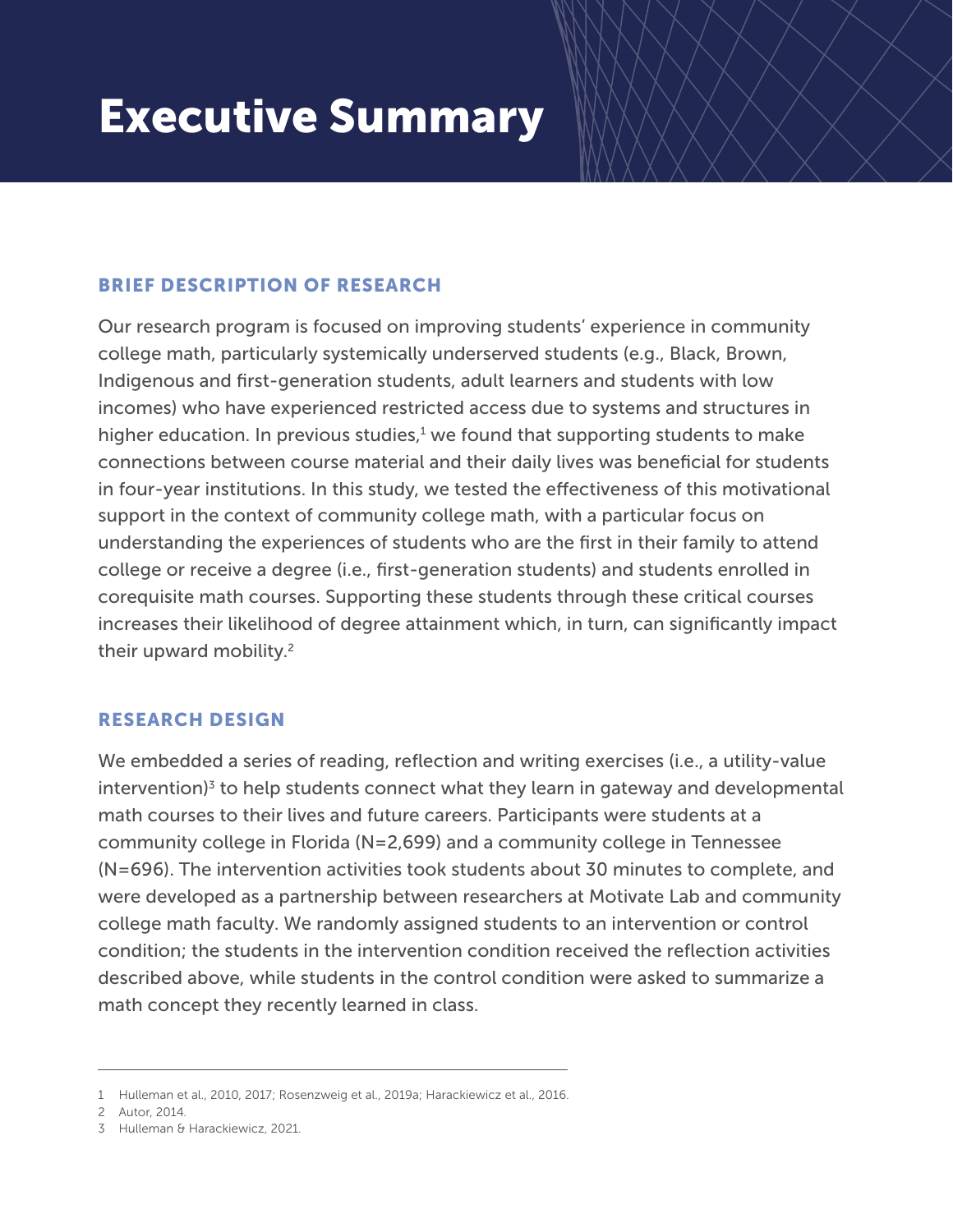#### STUDY DESIGN: RANDOMIZED CONTROL TRIAL (RCT)

The research design used in this study is called a randomized control trial (RCT). This type of study is often called a randomized field experiment. This means that:

- 1. Students had an equal chance of being randomly assigned to either the control or intervention condition.
- 2. Neither instructors nor students knew which condition students were in. This is referred to as "double-blinding" because both instructors and students were blind to the condition to which students were assigned.

This kind of research design allows us to make claims about the cause-and-effect relationship between the intervention and outcomes. In other words, it allows us to control for other "chance" factors — like students' prior math background or the quality of their instructor — that might have a bigger effect on their final math grade than the intervention activities they complete during this project. By randomly assigning a roughly equal number of students to intervention and to control groups, we can confidently draw conclusions about how our activities affected their success above and beyond all of these "chance" factors.

#### RESEARCH QUESTION AND PURPOSE

The purpose of this study was to investigate whether a course-embedded, utility-value intervention could support student motivation to learn while increasing success rates in community college math. We were particularly interested in learning if the intervention was especially beneficial for first-generation students as well as students enrolled in corequisite support courses. We focused on the following four research questions:

- 1. Does the utility-value intervention lead to better course outcomes for all students?
- 2. Does the utility-value intervention lead to better course outcomes for firstgeneration students?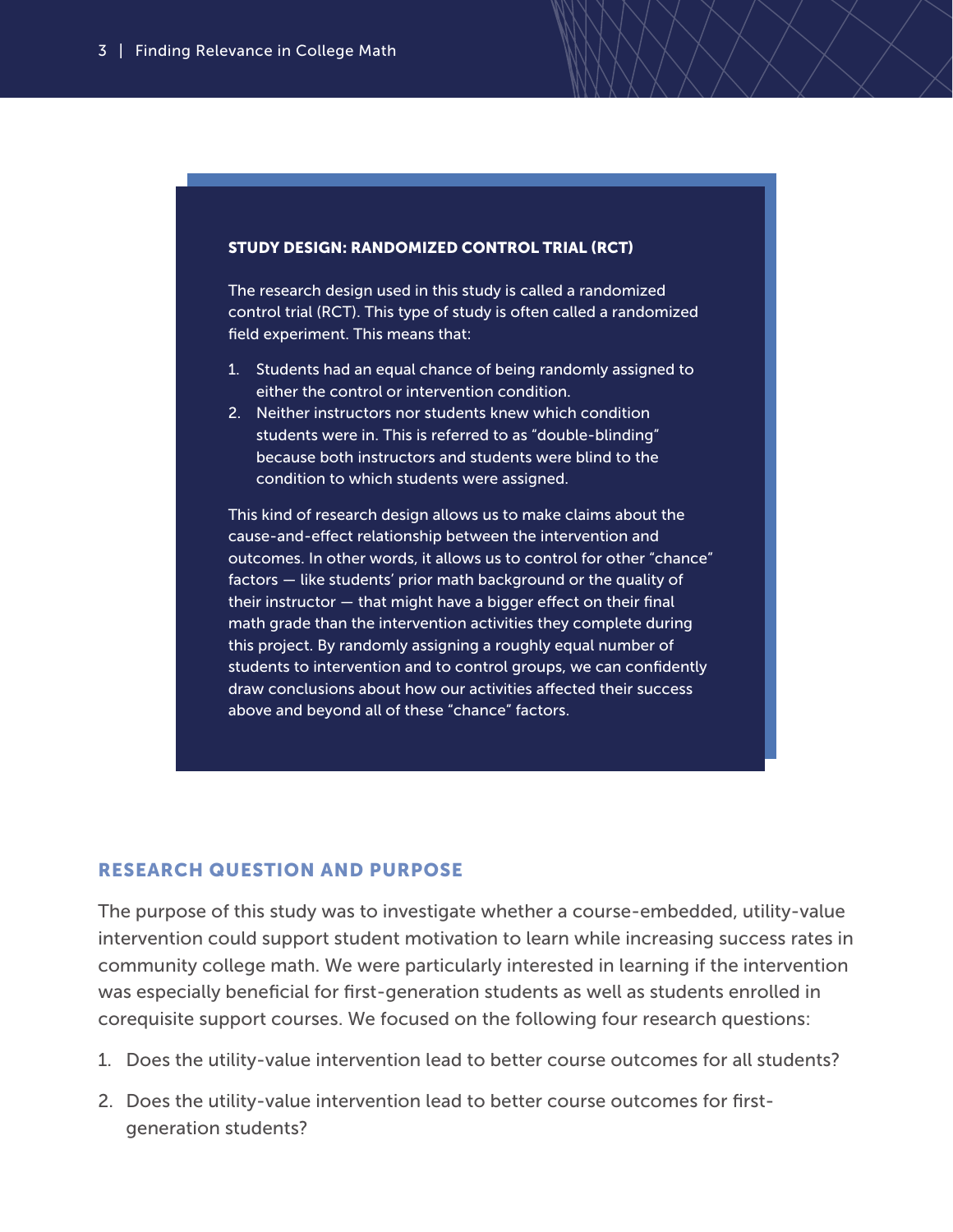- 3. Does the utility-value intervention lead to better course outcomes for students enrolled in corequisite support courses?
- 4. Does engaging with the utility-value intervention by making high quality connections between math and students' lives — help them find relevance in their math courses and improve course outcomes?

# WHY THE RESEARCH MATTERS AND WHO SHOULD CARE

Introductory math courses often act as gatekeeper courses<sup>4</sup>  $-$  structural barriers that impede students' progression toward a degree — whether they are gateway courses (i.e., designed to satisfy general education requirements) or developmental courses (i.e., designed to provide supplemental instruction for students who have not met a specific set of standards for academic preparation).

The developmental math pathway in particular has become an academic limbo land of sorts for students, with fewer than half of all students nationally who enter this pathway ever completing their college-level math course.<sup>5</sup> This structural barrier is particularly salient for Black, Brown, Indigenous, first-generation and adult students, and students with low incomes, who are more likely to be enrolled in developmental math courses and less likely to succeed in them.<sup>67</sup>

The increased likelihood of being placed in the developmental pathway, along with lower levels of success in these pathways, produces an environment where students who are systemically underserved could be made to feel that they do not belong in college.8 Because community colleges are more likely to enroll students from these systemically underserved groups, $910$  the developmental math barrier looms large on those campuses. In this report, we focus on students enrolled in community college mathematics for several reasons. First, with only 50% of two-year college students completing their introductory math courses, these courses are a significant barrier for degree completion and social mobility. This barrier is particularly salient for firstgeneration students and adult learners, who are more likely to enroll in community college than four-year schools, and are more likely to enroll in developmental math.<sup>11</sup>

<sup>4</sup> Bailey et al., 2010

<sup>5</sup> Bailey et al., 2010

<sup>6</sup> Complete College America, 2021

<sup>7</sup> Koch & Drake, 2018

<sup>8</sup> Scott-Clayton & Rodriguez, 2015

Cataldi et al., 2018 9

<sup>10</sup> Horn & Nevill, 2006

<sup>11</sup> Bailey et al., 2010; Chen & Simone, 2016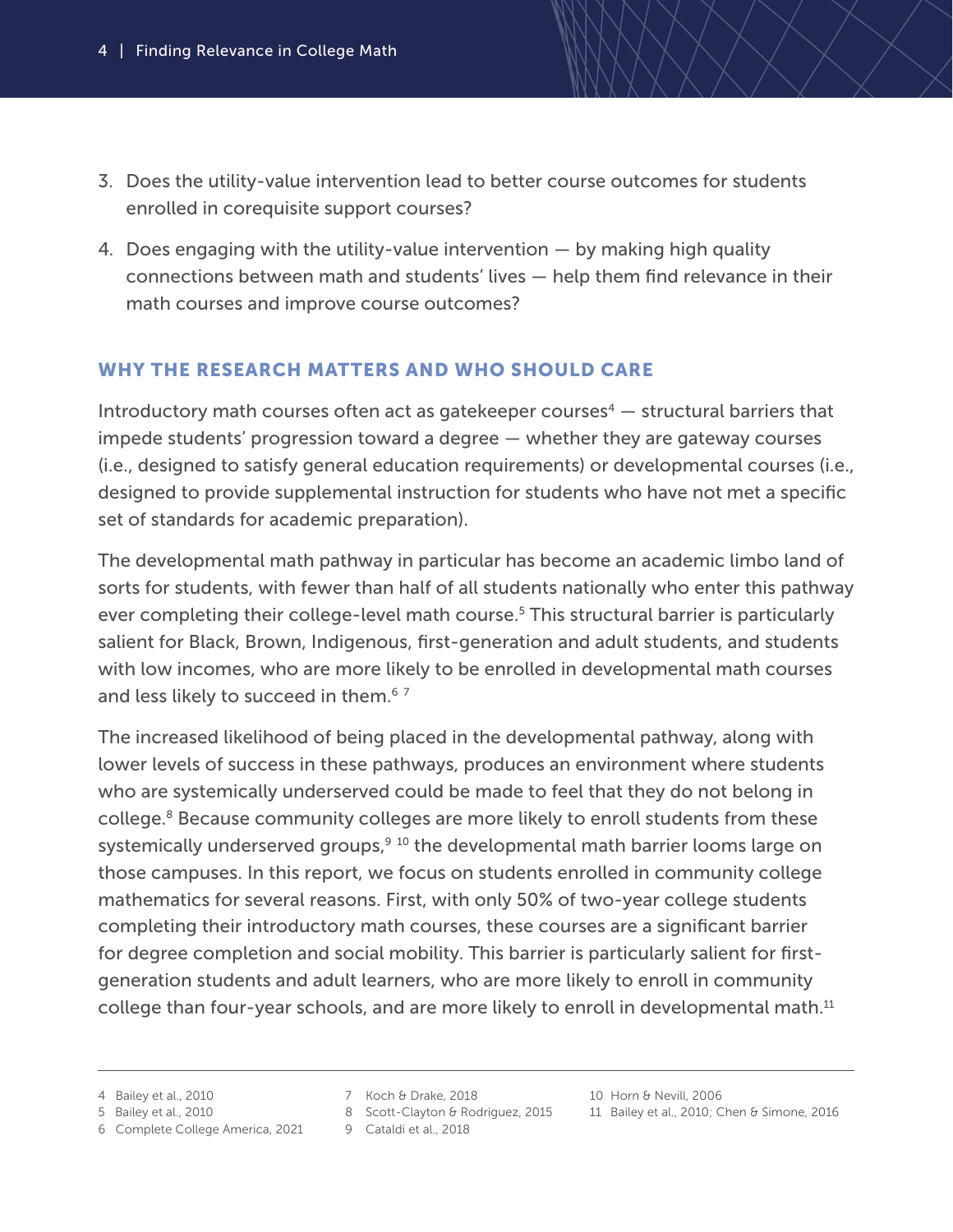Second, being assigned to a developmental math pathway sends a signal to students that they don't belong in college. Because supporting their families is often reported as a motivator for first-generation and adult students to pursue higher education, these signals can compound the guilt these students may feel by focusing on their education instead of their families.<sup>12</sup> Jointly, these forces can undermine the motivation to learn for first-generation and adult learners, $13$  particularly for gateway courses, like introductory mathematics, which rarely feel connected to students' majors or career plans.14 Third, the benefits of motivation interventions in general, and utility-value interventions in particular, have been understudied in the community college context and with first-generation and adult learners.

The corequisite support model was designed to avoid the purgatory of traditional developmental courses by allowing students to simultaneously enroll in collegelevel math and developmental support course sections. This model essentially places students into an additional math lab on top of their regular math course, providing a scheduled time for extra math support to cover foundational skills. Studies have found that students educated within a corequisite model were more likely to pass their gateway math and English courses when compared to similar students enrolled in traditional developmental models.<sup>15 16</sup> <sup>17</sup> Beyond increased pass rates, a significant advantage of the corequisite model is that students do not need to enroll in and pass one or more developmental courses before taking the gateway course, thus resulting in a more cost-effective approach for both students and institutions.<sup>18</sup>

Although promising, a potential missing piece of the corequisite model is an explicit focus on designing the learning context to maximize students' motivation to learn. Our utility-value intervention aims to provide motivational support to first-generation students and students enrolled in corequisite courses by helping to compensate for a context that is not motivationally supportive for these groups.19 20 Integrating reflective activities focused on helping students make connections between math and their lives can signal to students that their identities are valued.<sup>21</sup> Furthermore, making space for students to connect their goals and interests to course material helps them see how what they are learning can be personally meaningful to them.<sup>22</sup> Through dozens of

- 13 Canning et al., 2019; McKown, 2013
- 14 Kosovich, Hulleman et al., 2017

```
15 Logue et al., 2019
```
- 16 Ran & Lin, 2019
- 17 Ran, 2020
- 18 Belfield et al., 2016
- 19 Harackiewicz et al., 2016
- 20 Tibbetts et al., 2016
- Canning et al., 2019 21
- 22 Hulleman et al., 2010

<sup>12</sup> Goldman et al., 2020; Petty, 2014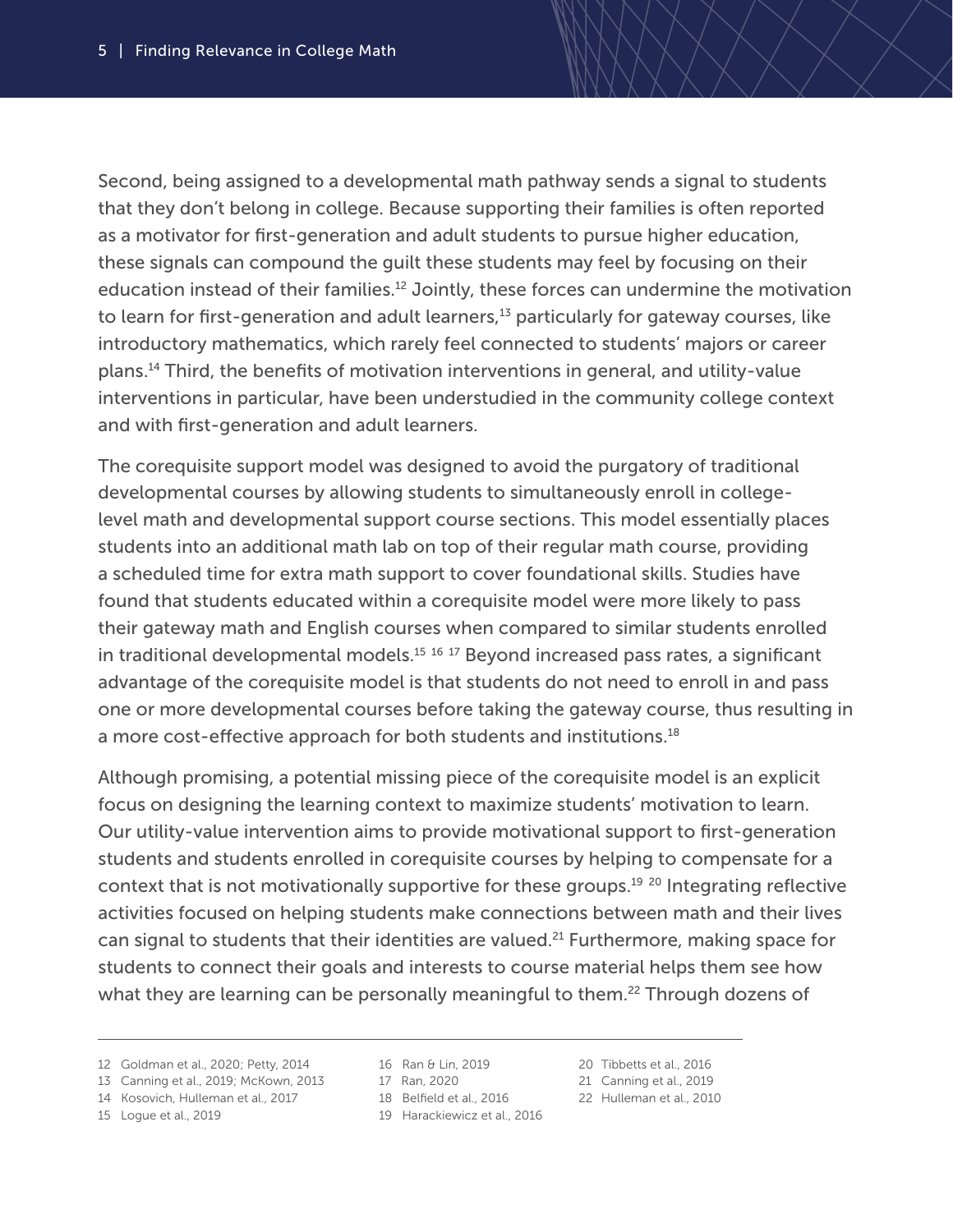randomized field experiments, utility-value interventions have been found to increase interest in school topics, academic achievement and subsequent course taking. $23$ Furthermore, these increases are most pronounced for students from systemically underserved backgrounds,<sup>12</sup> who are much more likely to be enrolled in developmental math courses.<sup>24</sup> <sup>25</sup>

In addition to helping create a more motivationally supportive climate, these activities are brief and easy to implement. Because the utility-value intervention is designed to be embedded within existing mathematics courses, our findings are relevant for anyone interested in creating more equitable learning environments and outcomes in community college mathematics. This includes community college mathematics instructors, administrators and policymakers.

### KEY FINDINGS

Our results demonstrate that the utility-value intervention is effective in supporting student motivation and in boosting course grades and pass rates for first-generation students, and reducing withdrawal rates for all students. We found that students who were able to articulate in writing how specific math content was connected to their life benefitted most from the intervention. Writing about specific math content subsequently led students to perceive greater relevance of math to their daily lives and future career plans. Finally, we found that of the students who were enrolled in corequisite support courses, adult learners experienced the most benefits from the utility-value intervention. These effects apply to all first-generation students, regardless of their racial or family income background. This means that our intervention is as likely to benefit first-generation students who are also Black and Brown as it will benefit those who are white. However, because first-generation students are statistically more likely to also be from racially minoritized and low-income backgrounds,<sup>26</sup> the utilityvalue intervention will likely benefit more Black, Brown and low-income students than white and higher income students.

<sup>23</sup> Hulleman et al., 2018

<sup>24</sup> Hickey et al., 2020

<sup>25</sup> Tibbetts et al., 2021

<sup>26</sup> Terenzini et al., 1996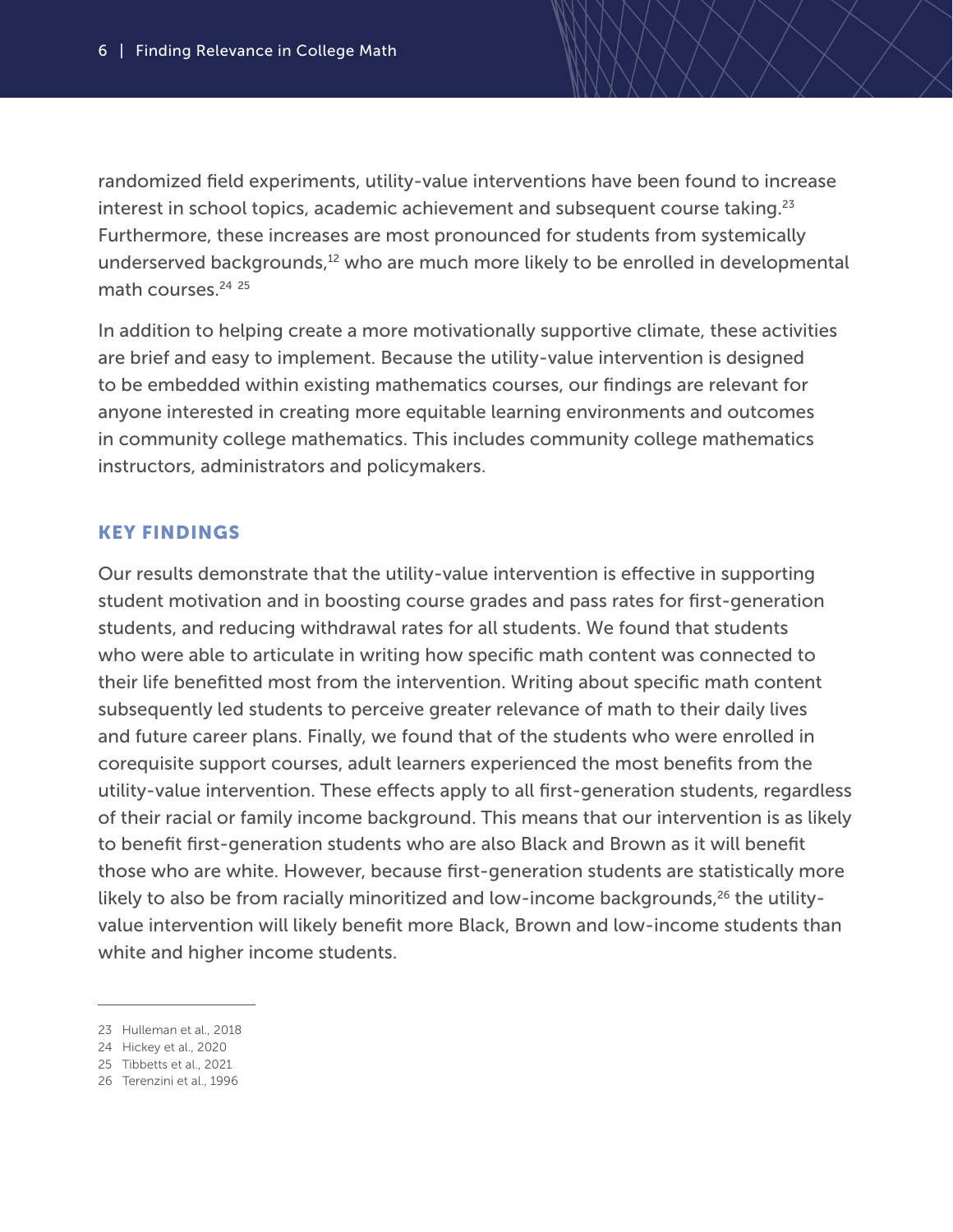The utility-value intervention benefitted all students by decreasing withdrawal rates and increasing motivation to learn (both samples). Specifically, in Figure 1, the intervention reduced withdrawal rates — which are calculated after the first six weeks of the semester — by 33%. In terms of motivation to learn, in both samples the intervention increased students' perceptions of the relevance of math to their lives, which then led students to earn higher grades and pass rates in the course.

First-generation students exposed to the utility-value intervention had higher pass rates than the control group. This finding was consistent in both of our samples, which total more than 3,000 students, including 908 first-generation students.



Figure 1. The effects of the utility-value intervention on pass rates by student generation status

Note: Error bars represent +/- 2 standard errors; both comparisons above are statistically significant at least  $p < .05$ .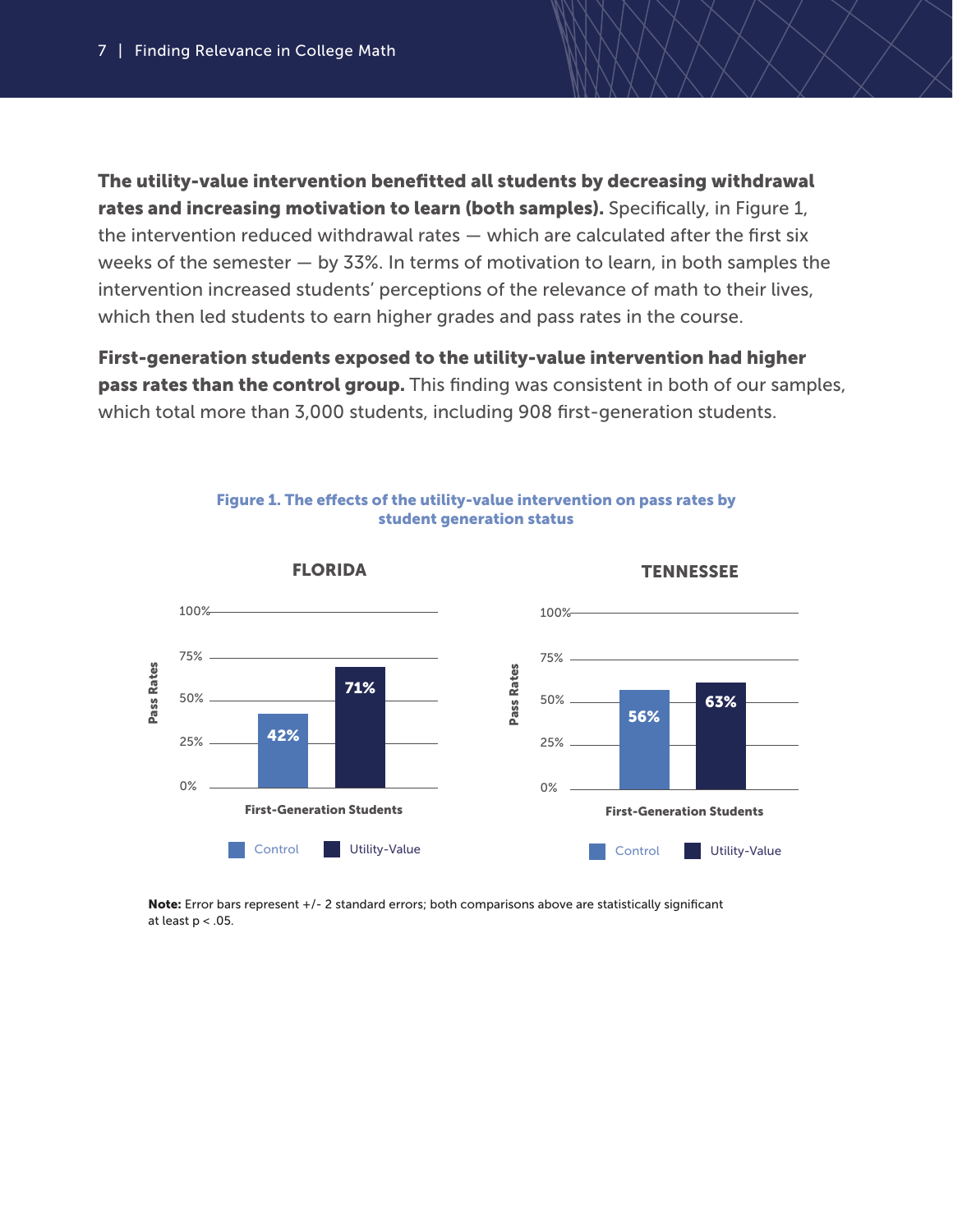First-generation students exposed to the utility-value intervention had higher grades than the control group. This finding was also consistent in both of our samples, which total more than 3,000 students, including 908 firstgeneration students.



Figure 2. The effects of the utility-value intervention on grades by student generation status

Note: Error bars represent +/- 2 standard errors; both comparisons above are statistically significant at least  $p < .05$ .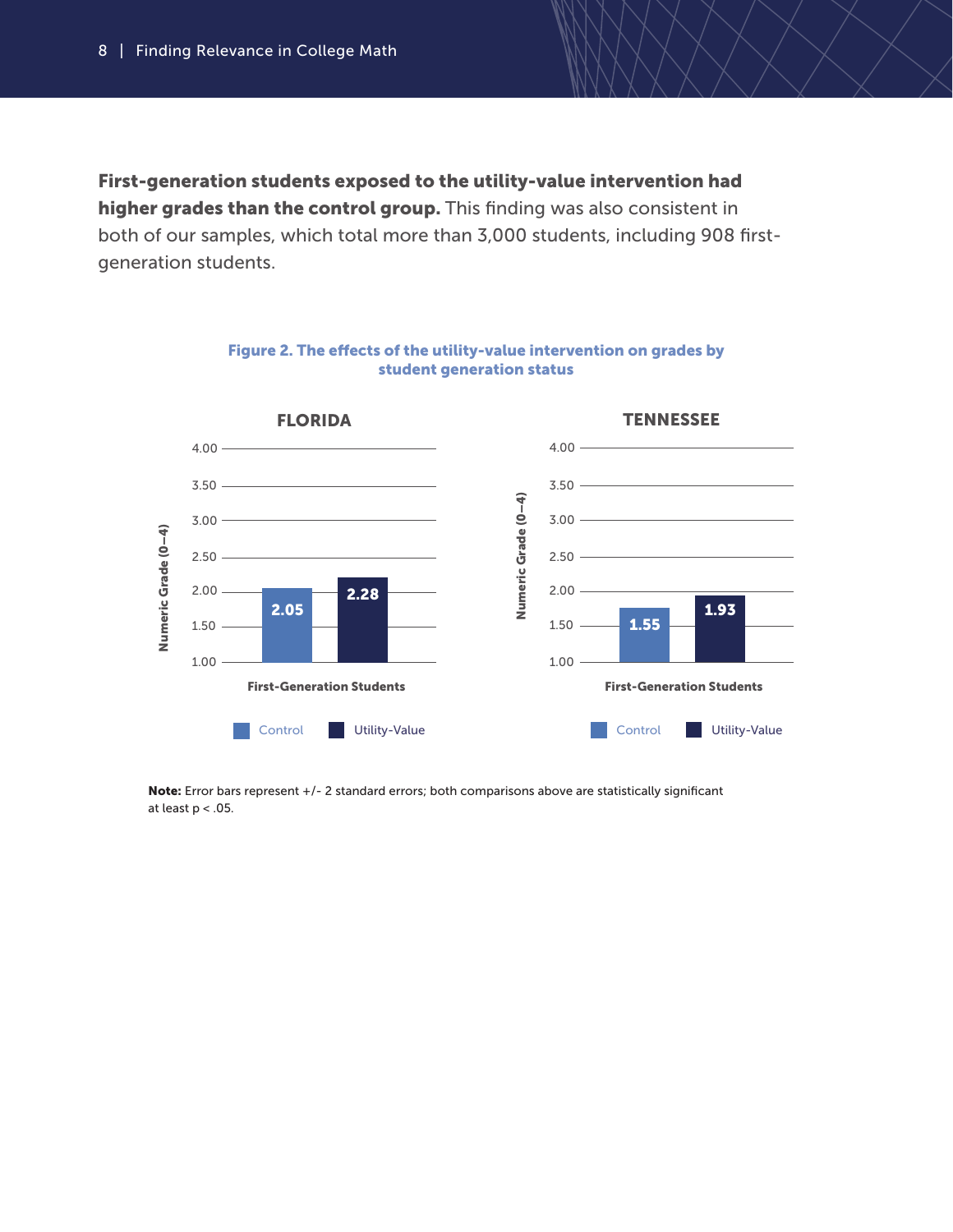#### Utility-value intervention effects were especially strong for first-generation

students. First-generation students who did not receive the utility-value intervention reported a decrease in math relevance from the beginning to the middle of the semester. Those who did receive the intervention reported an increase in math relevance. Importantly, students who reported an increase in math relevance also had higher course grades and pass rates.

#### Figure 3. The change in students' perceived math relevance from the beginning of the semester to the end of the semester (Tennessee)



#### FIRST-GENERATION STUDENTS

Note: Perceived math relevance was measured on a scale of 1-5 with 5 meaning students see more relevance in math for their lives. Time 1 (week 2). Time 2 (week 5). The change from Time 1 to Time 2 was statistically significant (p < .05) for both the control and utility-value conditions. The difference between the utility-value and control conditions was statistically significant at Time 2 but not Time 1 ( $p < .05$ ).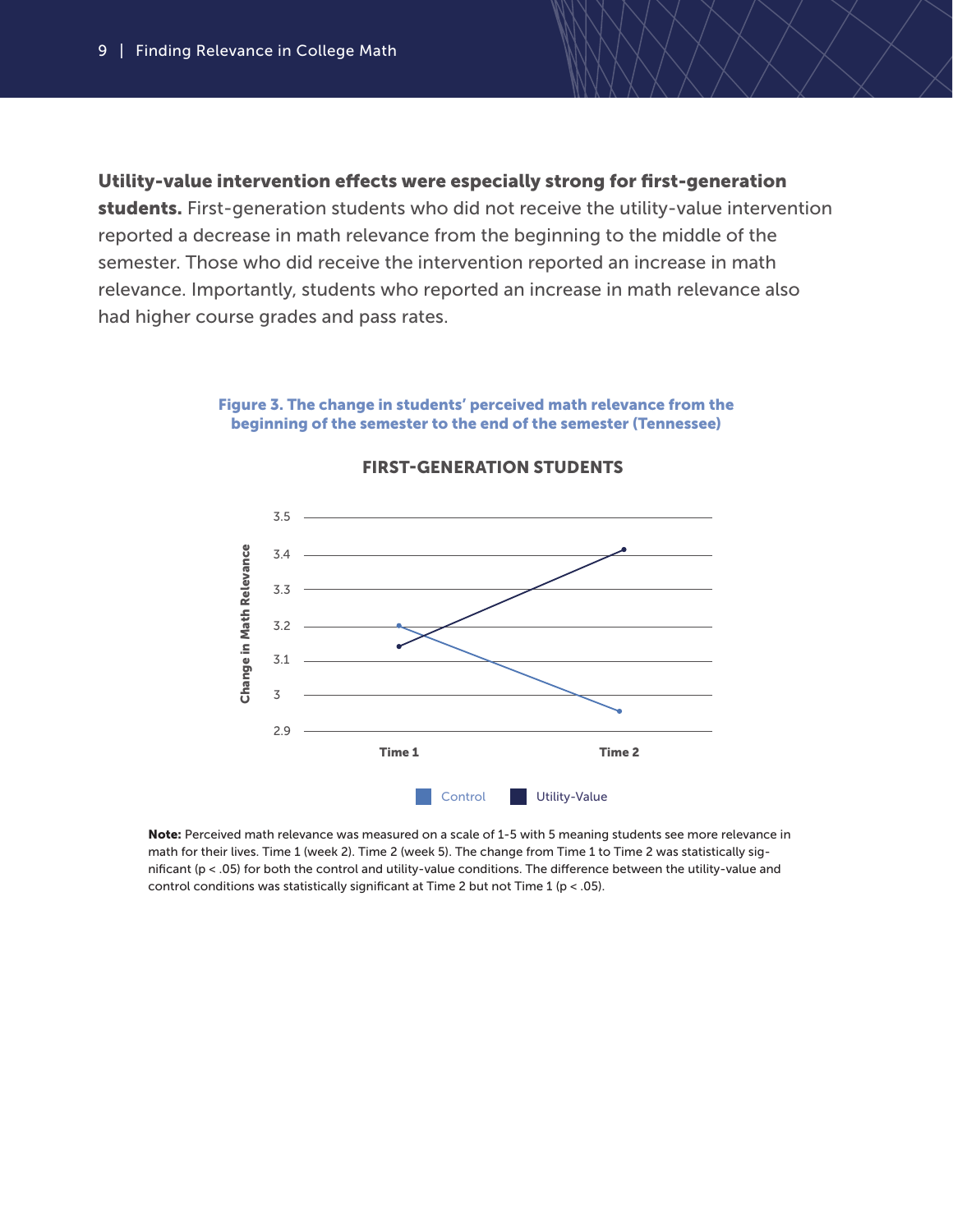Adult learners enrolled in corequisite courses who were exposed to the utilityvalue intervention earned higher course grades and pass rates than those in the control condition. We consider this finding to be suggestive and in need of further research for two reasons. First, although adult learners are increasingly becoming an important group of students, we did not specifically hypothesize that the utility-value intervention would be beneficial to them. Second, because of our data we were only able to look at this finding in Tennessee (and not Florida), which has a smaller sample size (a total of 71 adult students were enrolled in corequisite courses in our sample).



#### Figure 4. The effects of the utility-value intervention on grades and pass rate for adult learners enrolled in corequisite courses (Tennessee)

Note: Error bars represent +/- 2 standard errors; both comparisons above are statistically significant at least p < .05.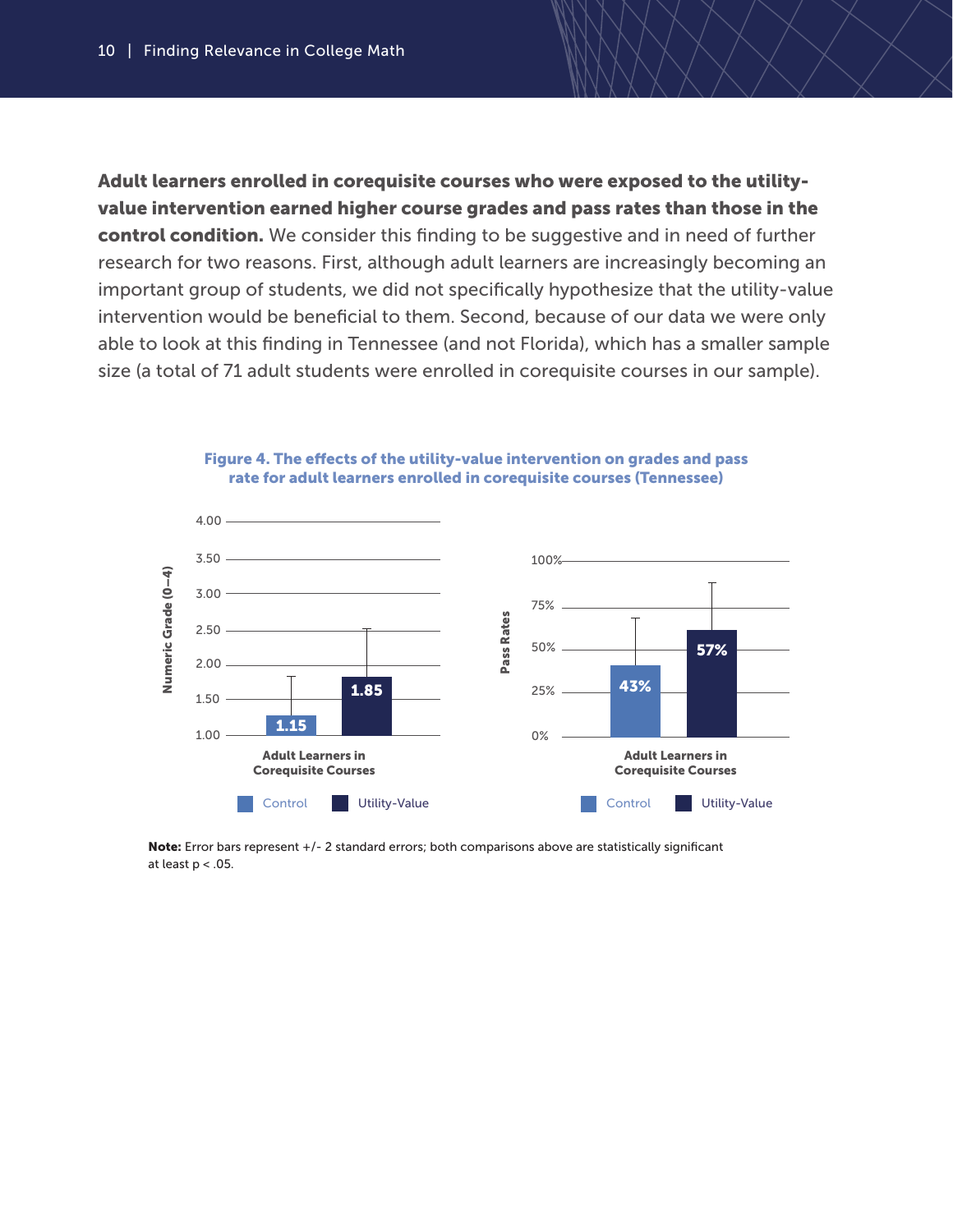### RECOMMENDATIONS

Based on these findings, we offer several recommendations regarding how policymakers, system leads and practitioners in the developmental education reform field can use this research to improve student outcomes.

Implement instructional practices that support purpose and relevance. Our results signal that those instructional practices that support student motivation in general, and the perceived relevance of math in particular, could increase student motivation and academic success in community college math. In addition to the utility-value intervention, instructors could ask students to reflect on the utility of each math topic in their lives using other evidence-based practices. For example, the Build Connections activity<sup>27</sup> supports instructors in scaffolding their students on how to make connections between the course content and their lives. Reflection prompts available on Motivate Lab's [website](https://motivatelab.org/supporting-purpose-and-relevance) could also be used to ask students to make their own connections.

Change contexts to support students. Instead of focusing on what students should individually improve, our results highlight changes in instructional practices that could benefit all students. Providing students with a guided opportunity to draw connections between course content and their lives improves learning outcomes, particularly for first-generation students. Because the activities were integrated into existing math courses, large-scale implementation does not require drastic changes to curriculum. This means that the utility-value intervention has the potential to be implemented at institutions across the nation as a complement to broader structural reforms, such as corequisite developmental education.

Foster interdisciplinary partnerships. Our design process involves working with students and math instructors to generate examples that are relevant to their local environment and experiences, as well as the specific math content being taught in the course. We then work with local instructors and administrators to implement the intervention in their math courses. This approach highlights how researchers and practitioners can work together to develop evidence-based solutions to increase equity in learning outcomes at their institutions. By equity, we mean the process of addressing issues of access and success for those who are marginalized and have been negatively impacted by institutional policies and practices, including but not limited to Black,

<sup>27</sup> Hulleman et al., 2018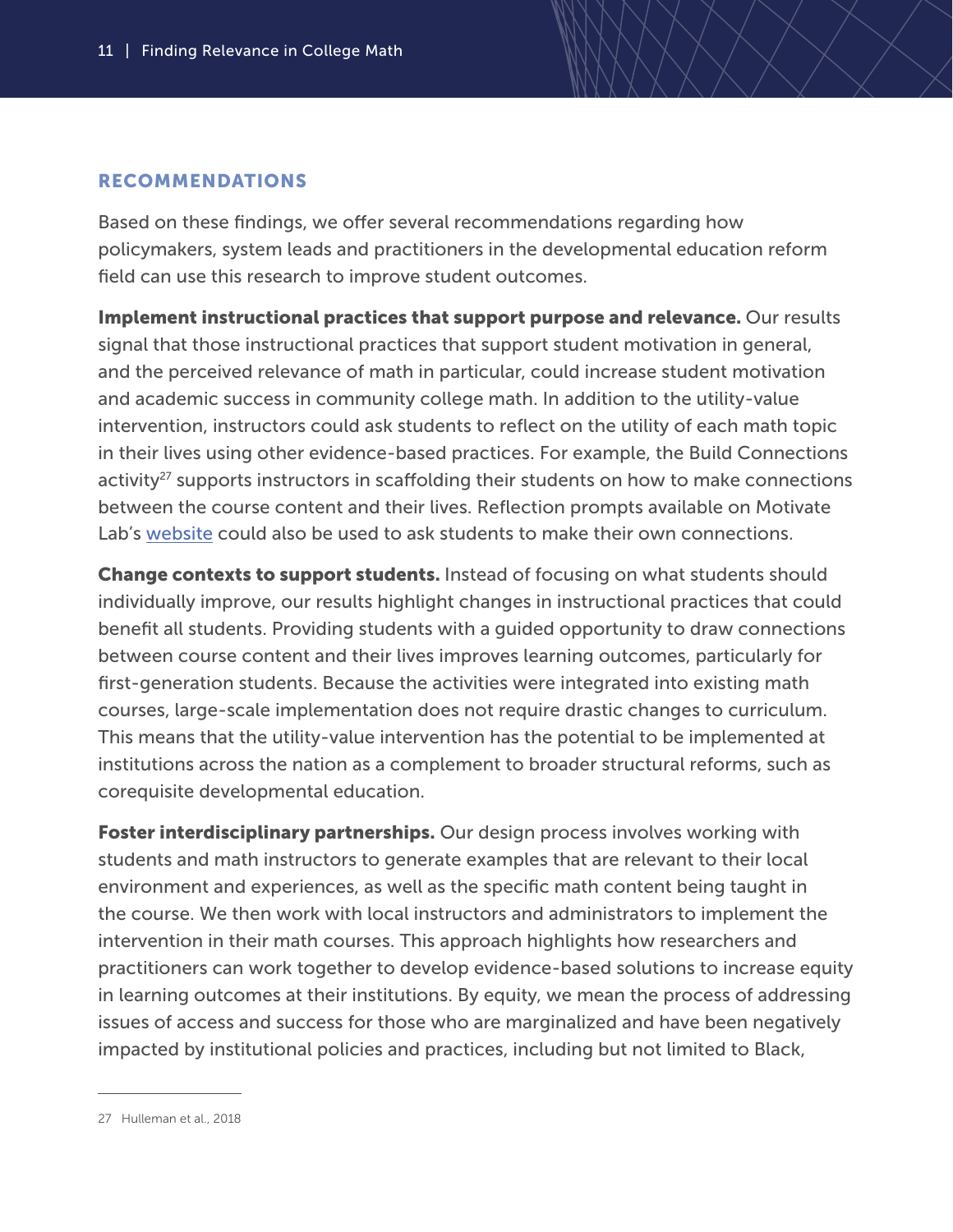Brown, Asian-American and Indigenous students, adult learners and students with low incomes.<sup>28</sup>

Align with guided pathway programs. The guided pathways movement focuses on reforming the higher education experience to guide students inside and outside of the classroom throughout their entire journey through college. The utility-value intervention, and other strategies to help students find purpose and relevance in their schoolwork, could be integrated as a part of guided pathways reform<sup>29 30</sup> to help students make more purposeful program and major choices. A student might become more committed to a program pathway if they can see how the math they are taking is related to their personal and academic goals.

<sup>28</sup> Strong Start to Finish website

<sup>29</sup> Bailey et al., 2015

<sup>30</sup> Center for Community College Student Engagement, 2020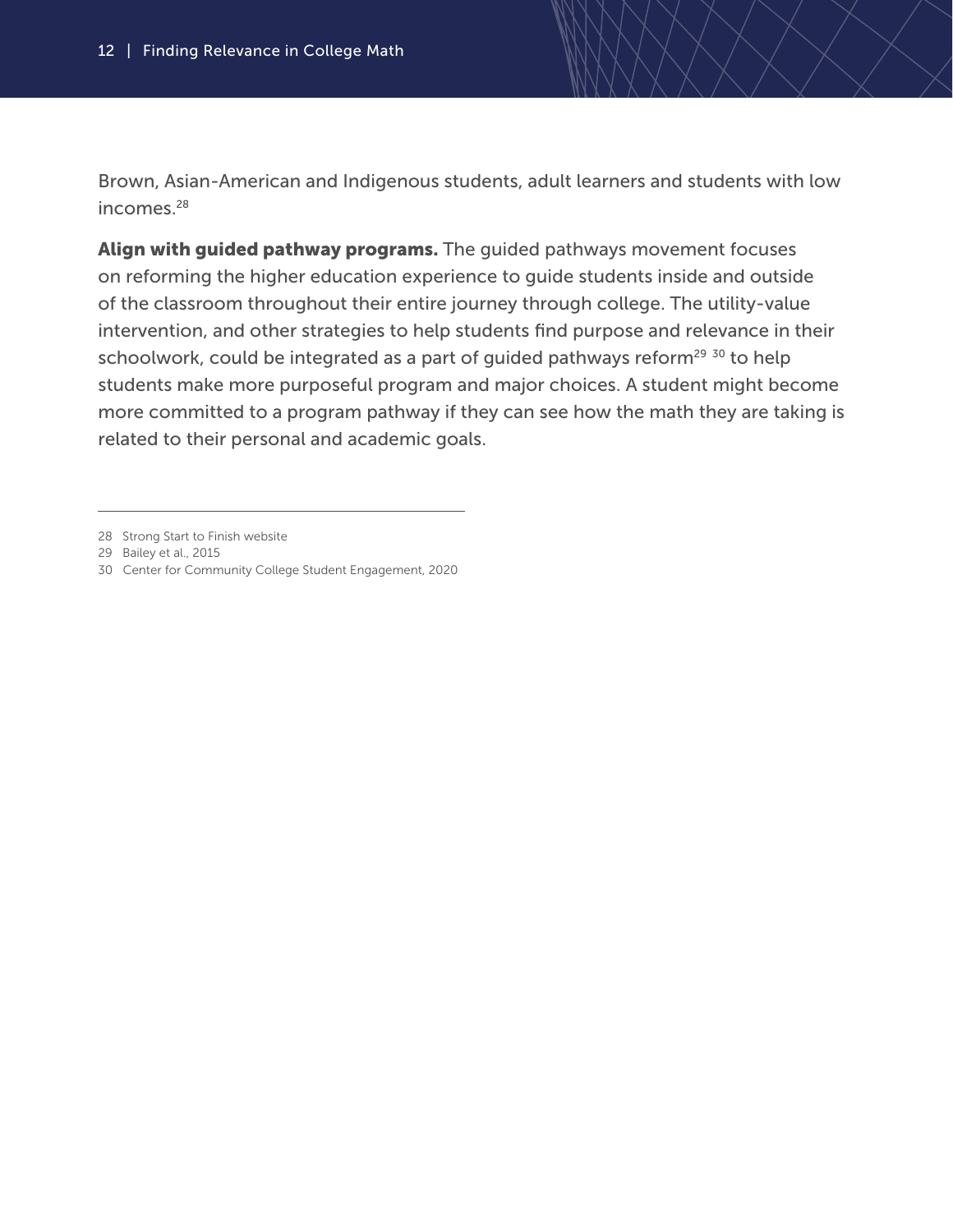#### **REFERENCES**

Autor, D. H. (2014). Skills, education, and the rise of earnings inequality among the "other 99 percent." *Science, 344*, 843–851.

Bailey, T., Jeong, D. W., & Cho, S.W. (2010). Referral, enrollment, and completion in developmental education sequences in community colleges. *Economics of Education Review, 29*(2), 255–270.

Bailey, T. R., Smith Jaggars, S., & Jenkins D. (2015). *Redesigning America's Community Colleges: A Clearer Path to Student Success*. Cambridge: Harvard University Press.

Belfield, C., Jenkins, D., & Lahr, H. (2016). Is corequisite remediation cost-effective? Early findings from Tennessee. *CCRC Research Brief, 62*, 1–13.

Canning, E. A., Priniski, S. J., & Harackiewicz, J. M. (2019). [Unintended consequences of framing a utility-value intervention in two](https://doi.org/10.1016/j.learninstruc.2019.05.001)[year colleges.](https://doi.org/10.1016/j.learninstruc.2019.05.001) *Learning and Instruction, 62*, 37–48.

Cataldi, E. F., Bennett, C. T., Chen, X., and Simone, S. A. (2018). First-Generation Students: College Access, Persistence, and Postbachelor's Outcomes. National Center for Education Statistics, U.S. Department of Education.

Center for Community College Student Engagement. (2020). *Building momentum: Using guided pathways to redesign the student experience*. Austin, TX: The University of Texas at Austin, College of Education, Department of Educational Leadership and Policy, Program in Higher Education Leadership.

Chen, X., & Simone, S. (2016). *Remedial course taking at U.S. public 2- and 4-year institutions: Scope, experiences, and outcomes.*  National Center for Education Statistics, U.S. Department of Education.

Complete College America. (2021). [No room for doubt: Moving corequisite support from idea to imperative.](https://strongstart.org/resource/no-room-for-doubt-moving-corequisite-support-from-idea-to-imperativ)

Cook, T. D., Campbell, D. T., & Shadish, W. (2002). *Experimental and quasi-experimental designs for generalized causal inference.*  Boston, MA: Houghton Mifflin.

Goldman, J., Heddy, B. C., & Cavazos, J. (2020). First-generation college students' academic challenges understood through the lens of expectancy value theory in an introductory psychology course. *Teaching of Psychology*. Advance online publication.

Harackiewicz, J. M., Canning, E. A., Tibbetts, Y., Priniski, S. J., & Hyde, J. S. (2016). Closing achievement gaps with a utility-value intervention: Disentangling race and social class. *Journal of Personality and Social Psychology, 111*(5), 745–765.

Hickey, D. T., Robinson, J., Fiorini, S., & Feng, Y. (2020). Internet-based alternatives for equitable preparation, access, and success in gateway courses. *The Internet and Higher Education, 44*, 1–9.

Horn, L., and Nevill, S. (2006). Profile of Undergraduates in U.S. Postsecondary Education Institutions: 2003–04 with a Special Analysis of Community College Students. National Center for Education Statistics, 2006–184, U.S. Department of Education.

Hulleman, C. S., Godes, O., Hendricks, B., & Harackiewicz, J. M. (2010). Enhancing interest and performance with a utility value [intervention](https://psycnet.apa.org/doi/10.1037/a0019506). *Journal of Educational Psychology, 102*(4), 880–895.

Hulleman, C. S., & Harackiewicz, J. M. (2021). The utility-value intervention. In: Walton, G. W., & Crum, A. (Eds.), *Handbook of Wise Interventions: How Social Psychology Can Help People Change* (100–125). Guilford Press: New York.

Hulleman, C. S., Kosovich, J. J., Barron, K. E., & Daniel, D. B. (2017). Making connections: replicating and extending the utility value intervention in the classroom. *Journal of Educational Psychology, 109*(3), 387–404.